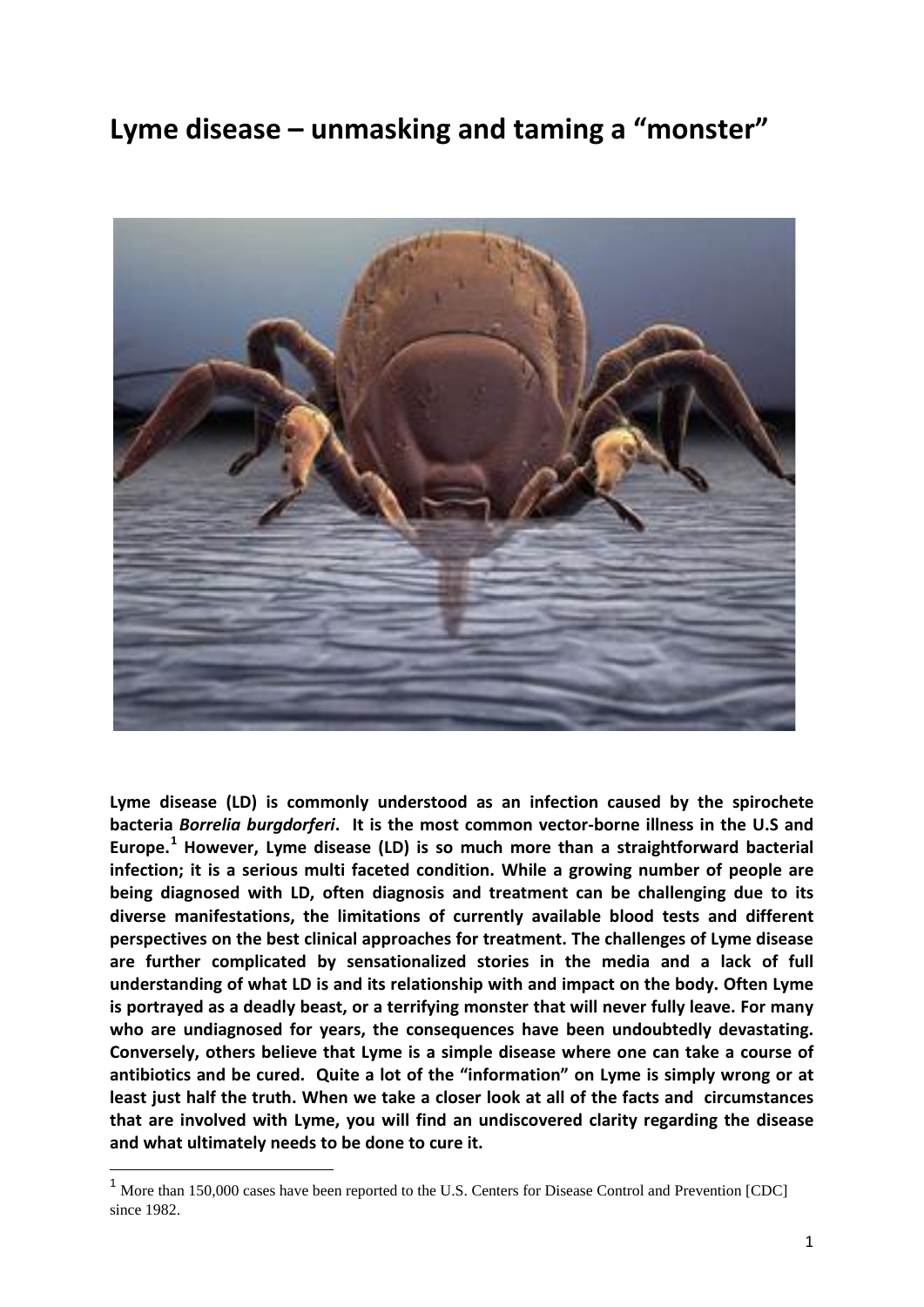Lyme disease is a very complex illness. It is definitely much more than just a simple bacterial infection and even more than a multi-infection. Lyme disease should more appropriately be understood as Lyme syndrome (LS) given the complex signs, symptoms and phenomena that make up the illness. Fundamentally it is a disease of "imbalance" in the body. The imbalance extends all the way down to the cellular and mitochondrial levels of the human system, which are the core building blocks of life.

Despite its complexity and even the confusion and occasional ignorance surrounding this condition, it is curable. However, to fully cure Lyme disease a more in-depth, layered and holistic approach is necessary than is typically followed by most practitioners.

### **Most importantly, for a genuine "cure" to occur, we must stop regarding the human body as a war field where "chemical bombs" and antibiotics are the weapons of choice.**

Even if one begins with the limited perspective that LS is a bacterial infection, it is amazing in the  $21<sup>st</sup>$  century that Western medicine continues to follow misguided and misinformed beliefs about bacteria and its relationship with and within the human body. Knowing that 90 percent of the human organism consists of bacteria, doesn't it seem a bit absurd to want to kill bacteria? Consider that the desire to kill bacteria in the name of "healing" may in fact be more of a deadly attack on life itself.

Looking at the "impact" of medical treatment we may start to ask questions.

### <span id="page-1-0"></span>**In recent German statistics it can be read, that general doctor treatment**

### **can only achieve a 3 – 5 % rate of successful healing.**

Let´s consider some of the facts and details about bacteria and the makeup and functioning of the human body that have important implications for the treatment of Lyme:

Louis Pasteur, considered one of the founders of modern medical microbiology, is best known for promoting the germ theory of disease. His life's work can still be seen today on every carton of milk with the word "pasteurized." In its essence, the germ theory states that the body is sterile and disease is caused by external germs (microbes). Pasteur was criticized by contemporaries like Claude Bernard (French physiologist and doctor, 1813 – 1878) and Antoine Béchamp (French chemist and biologist  $1816 - 1908$ ), for being too preoccupied with the cause of disease—the microbe—at the expense of looking at the terrain or soil in which disease develops. For Béchamp, he understood that microbes naturally exist in the body and it is disease that creates an opening for microbes to express themselves. The internal terrain of the body, responding to various forces, fosters the development of germs from within. Yet even Pasteur realized towards the end of his life that "The germ is nothing, the surrounding is all."<sup>[2](#page-1-0)</sup> However, at the time he finally acknowledged this truth, he no longer had the ear of the public.

We know from history that errors, when they are popular and economically beneficial for certain interests, can last for many centuries. We are surrounded by a large variety of lies dominating our everyday lives, that affect what we believe, the choices we make and how we

 <sup>2</sup>

http://www.susandoreydesigns.com/insights/pasteur -recant.html]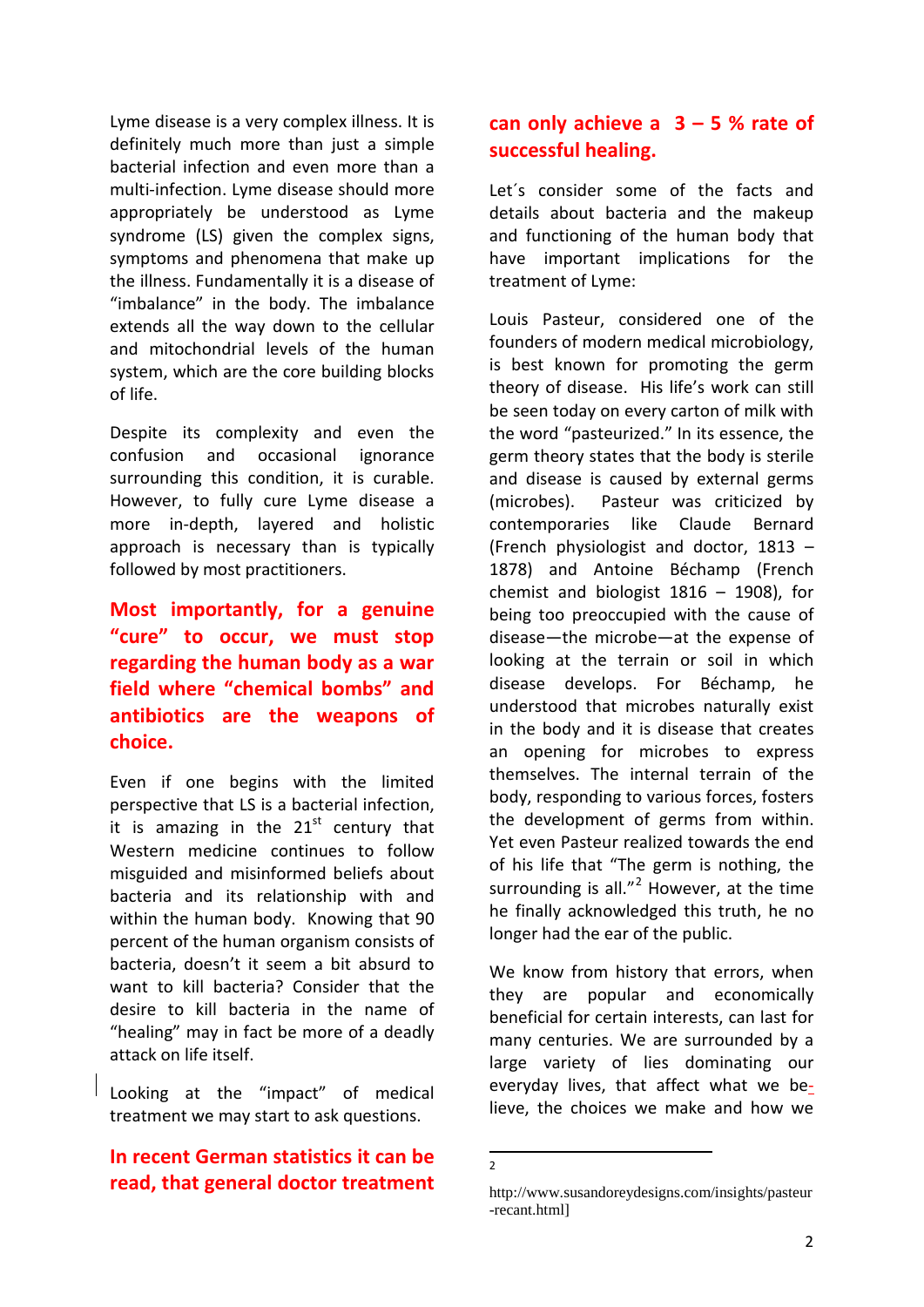care for ourselves. Many of us are just unaware. Unfortunately the consequences of our lack of "awareness" about bacteria and the terrain of the body are now having devastating consequences on human health. This is particularly so for those both newly diagnosed or living with the complex syndrome called Lyme.

Knowing that the terrain of the body and the bacteria which inhabits it is truly everything, let's consider some of what is known, but not widely publicized about the human system and how it can either facilitate or eradicate the proliferation of LS.

#### **The immune system**



Our immune system is a complicated network of different strategies and defense mechanisms. Even today immunologists know rather little about all the details and depths of the immune system. When trying to understand the role and functions of the immune system related to LS, there are several vital realities to consider that have far wider implications for anyone concerned with trying to heal or maintain their health.

#### **The Gut**

Our gut is the largest area of contact to the outer world. Imagine the size of a football field, compared to the area of our skin  $-$  just a few square meters. The gut lining is our inner skin. It is kind of a passageway, beginning in our mouth and

ending in our anus. For our digestive system to function properly there must be a "solid" barrier deciding what may pass through the mucosa to become part of "us" and what must be taken care of by the lymphatic system as a foreign intruder. The intestinal lining is the first mechanism of defense for our immune system. Our intestinal walls must be able to determine what is good for us and what could possibly kill us. The protective mucous produced by any mucosa in our body plays an important role, producing mucosal antibodies IgA. This concerns food or antigens. When the gut lining is not intact, IgA is low and all doors are open for infections.



Whatever we put in our mouth must first be broken down far enough in order to be able to pass through enteric cells. These cells are connected by structures called "tight junctions." A protein, consisting of amino acids, will be broken down to its components then passing through the intestinal wall, it will be recognized as a nutrient. During the normal digestion process the tight junctions stay closed, which compels all molecules to effectively be screened and only pass into the blood stream through the mucosa cells.

In the case where tight junctions within the gut are not really tight (also known as leaky gut syndrome), for instance a tripeptide (three amino acids bound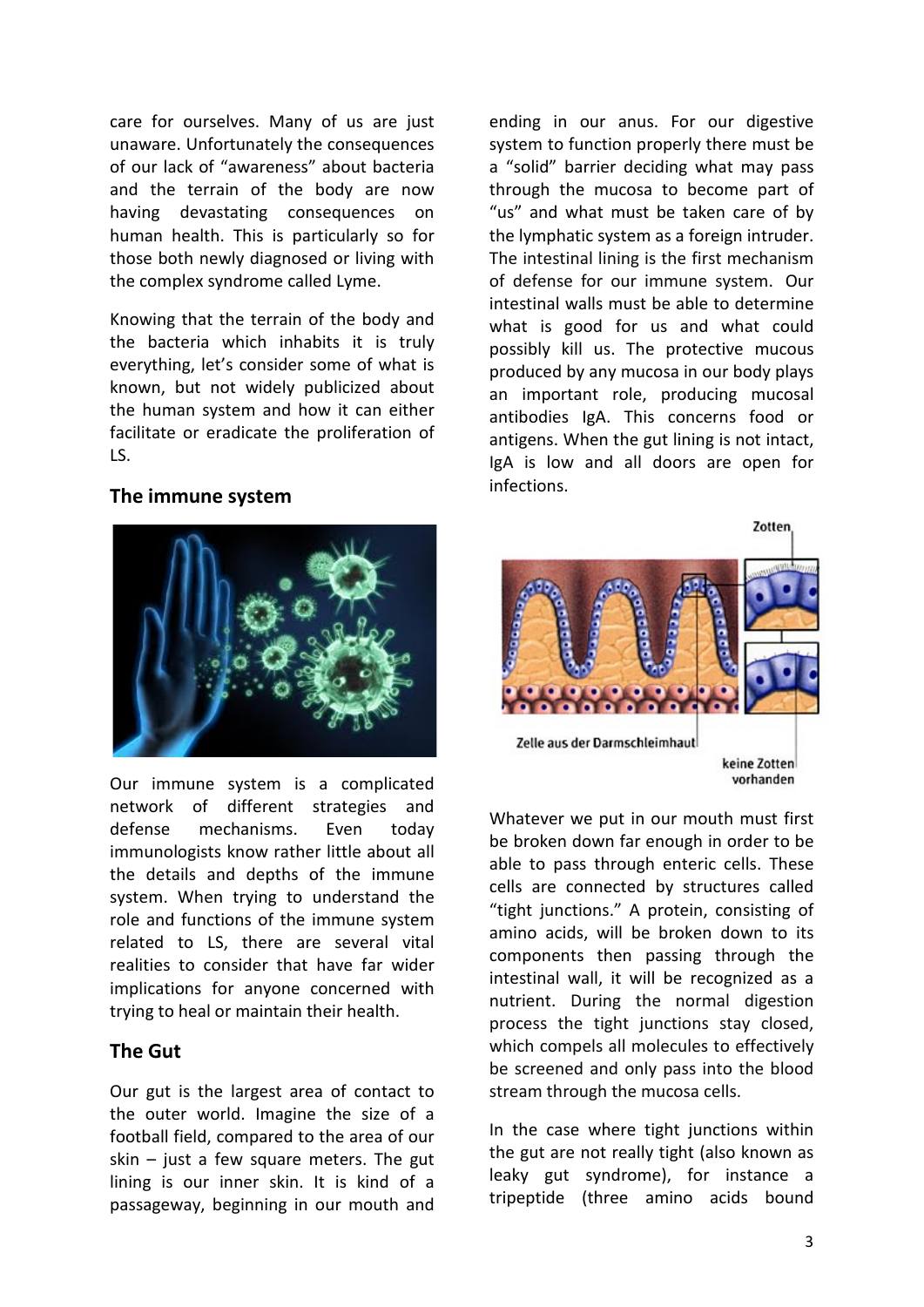together) can pass through it. Immediately this tripeptide will be recognized as an antigen, and will be taken care of by the lymphatic system forming an antigenantibody complex. These complexes float around in the blood, becoming a burden to the immune system and cause discomfort. Leaky gut is caused by antibiotic therapy, cortisone therapy, other allopathic medication, permanent stress, opportunistic pathogens, heavy metal exposure, high frequency radiation (especially wireless internet connection) and chemicals in our food.

The gut flora consisting of a huge variety of bacteria is not only vital for the appropriate digestion of food, but also to maintain a healthy pH balance, to protect the gut lining, and to keep the mucosal immune system in balance. Each little imbalance can have dramatic consequences, leading to an overgrowth of Candida, Clostridium or other putrification germs. Clostridium species can actually kill you, drive you "crazy," and cause neurological illness or depression. It wears off Diaminoxidase, an enzyme that is responsible for breaking down histamine. At the very least, it can have a damaging impact on the liver by producing ammonium. Anything that inhibits bacterial growth will change the healthy and balanced bacterial flora. Every single preservative in foods does that. However, antibiotic therapies are the world leaders in ruining healthy gut flora.

Before beginning a treatment plan, it is important to first find out what exact stage our guts are in. This means assessing the healthy flora, possible overgrowth, the mucosal immune system, the tight junctions, state of inflammation, pH, pancreatic action, histamine, and possible residue in stool. Knowing this, the right action can be taken. Just throwing in probiotics to create intestinal "balance"

may be the wrong decision given that it is not known WHAT exactly is in imbalance.

#### **Vaccinations**

**"After all, I don´t know, whether I have done good or damage to mankind." – Dr. Edward Jenner**



Dr. Edward Jenner, British medical doctor,  $(1749 - 1823)$  who invented the small pox vaccination, spoke these words.

On May 14th 1796 he dared an experiment injecting pus from a cow´s pox into his gardener´s 8 year old son. This boy James then had caught the more harmless cow´s pox, but recovered instead of dying of small pox. His body seemingly had built up immunity towards small pox.

The Latin word for cow is "vacca", so this was the first "vaccination".

Every single virus being vaccinated causes long term antigen-antibody complexes floating around in our blood. These complexes are long term because they in effect become "locked" by adjuvants like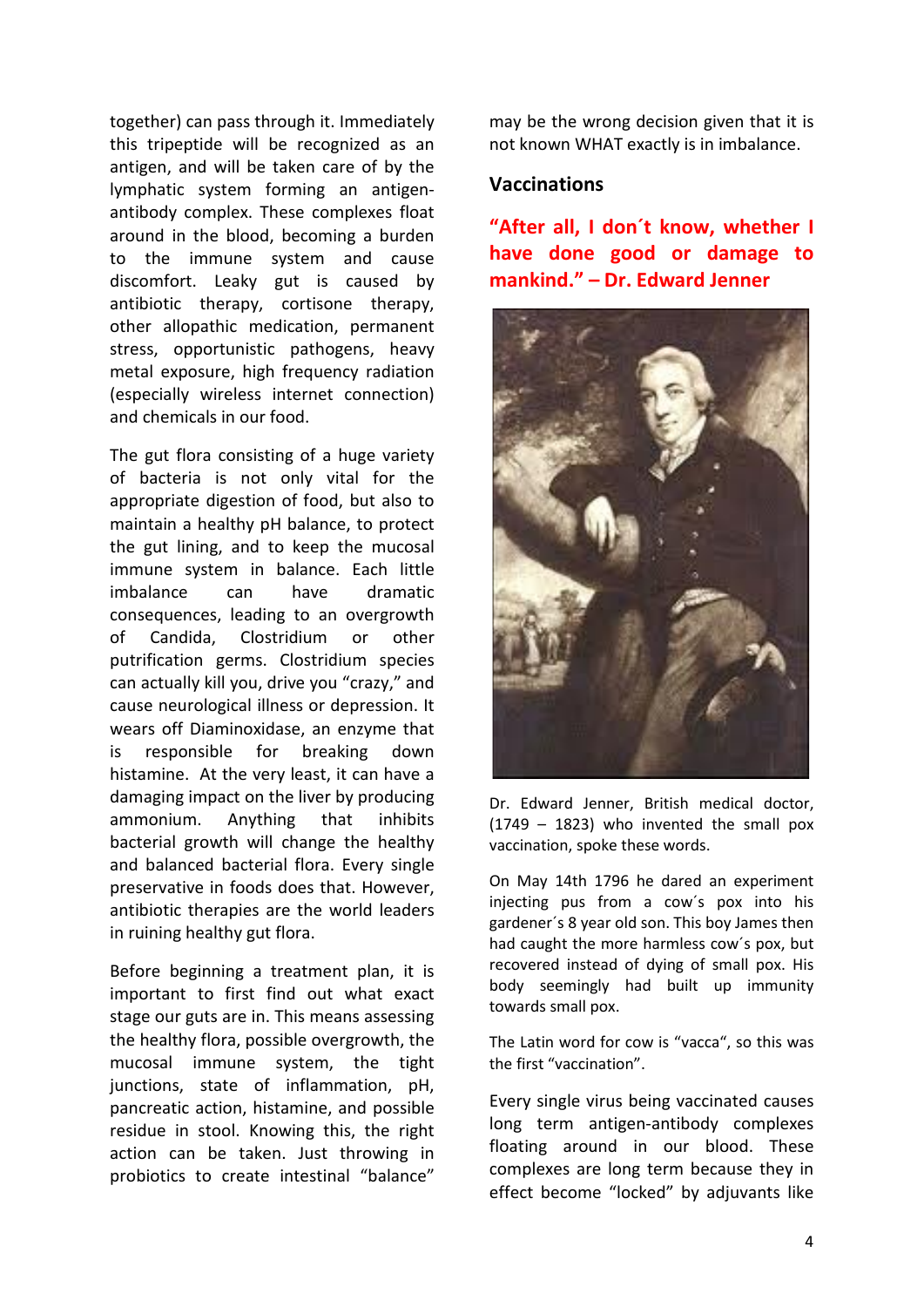aluminum, mercury or formaldehyde, which are components of vaccines. Long term antibodies are IgG antibodies. What does it mean to have elevated antibodies? It means, having an illness chronically. That requires a closer look.



When an infection enters the body naturally, the immune system has its alarm reactions: fever, early antibodies (IgM), diarrhea, sweating, and throwing up. These reactions are the body´s wonderful tools for cleaning up the mess of infection. When germs enter the body through vaccinations, this is a completely unnatural intervention. Nature would never ever infect you with three, five, or even ten different infections at once coming through a needle into your tissue or blood stream. The body's natural reaction, which would be the acute outbreak of the illness that has been injected, is prevented by the adjuvants, which immediately cause long term antibodies to show up. What this really means is that the price we are paying by using vaccinations is preventing an acute illness by having it chronically!

If this is not enough bad news, the worse news is that there's no way out from this "locked," debilitated state for the immune system. If an average person has perhaps 10 vaccinations, what this means is that

they are carrying around 10 infections chronically, fixated by adjuvants, that are –by the way- neurotoxic substances. This chronic state of various infections blocks the immune system, and in many cases causes neurological damage or (so called) autoimmune reaction. The more vaccinations, the busier the immune system is, and the less it can deal with other infection. Ultimately this results in a higher risk of developing autoimmune disease and multi-system illnesses.

**We must also consider the fact, that repeated vaccinations cause an imbalance in immune response, triggering a so called TH2-shift. A TH2-shift is the bottom line to allergies, auto immune response and cancer.**

Given that nobody can really say for sure what exactly elevated antibodies determine, it is a good idea to use other means that determine whether an infection is present or active. As an example, in lymphocyte transformation tests (LTT) that are used in Germany, I have often seen tetatoxoid being active, which is the cause of the frightening disease Tetanus. The more tetanus shots that a person may have to "prevent disease," the more tetanus toxin is actually being locked in muscles and tissue.

Bacterial vaccinations play a slightly different role. Our organism cannot produce antibodies or immunity towards bacterial infections. We can catch them again and again and again. This begs the question of what sense does it make to vaccinate against something that can reoccur?

For some added insight, some centuries ago people would take a little bit of arsenic every day in order to survive an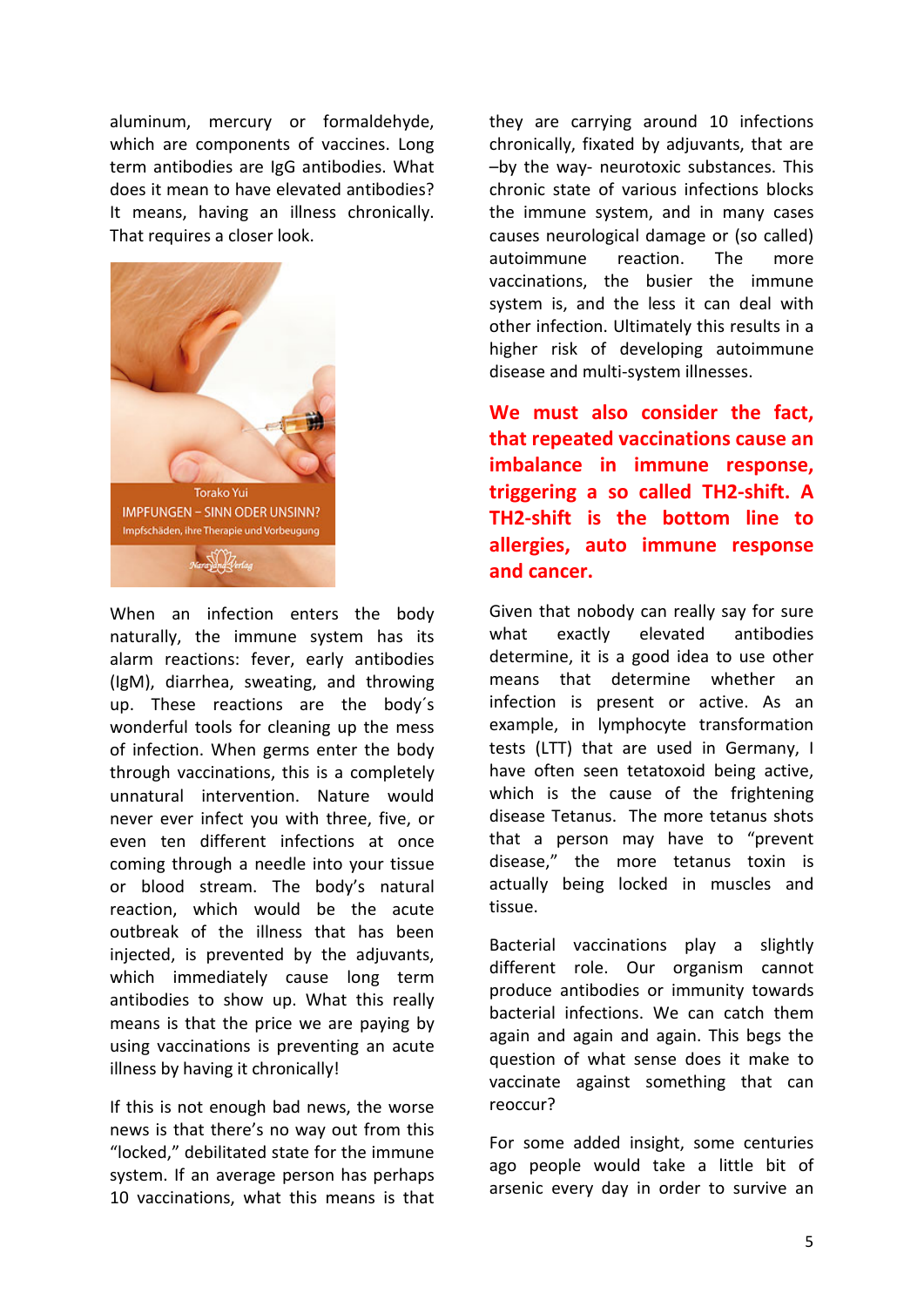attack with arsenic. They built up a tolerance towards it. However, a little side effect was that they also built up a chronic arsenic intoxication. When referring to Tetanus, the same principle is applied. There is NO immunity towards Clostridium tetani, the bacteria causing Tetanus. Yet, it´s not the bacterium itself, but its toxic waste, the tetatoxoid, which causes the frightening disease Tetanus. This is precisely what is used in the Tetanus vaccine and with the "support" of stabilizers it is being locked in the organism for many years.

This example is so instructive because it exposes the reality that there is NO immunity towards the Tetanus bacterium.



### **There is NO immunity towards bacterial infections in nature.**

There is chronic intoxication with the tetanus toxin. This toxin causes symptoms including tense muscles, cramps, and tetanic syndrome. The good news is that in modern civilization a healthy person will hardly ever catch Tetanus.

<span id="page-5-0"></span>While tetanus is relatively rare, we do know that people are regularly being vaccinated for other bacterial infections including Diphteria, Tuberculosis, and Pertussis. Vaccinations block parts of the immune system, intoxicate healthy immune reactions and in many instances form the drop that makes a full jar flow over. Most medical doctors know that a vaccination is contraindicated when a

patient is immune deprived or is carrying an infection. **Yet, do you remember, whether your doctor ever actually asked?**

Therefore, why would we want to pollute the body with substances that clearly hurt more than help the immune system's ability to fight infection and imbalance?

When looking at chronic Lyme, we should know what and when vaccinations were given. The amount of vaccinations one receives directly correlates with a patient's situation.

German therapist Antonie Peppler, who invented Creative Homeopathy, has shown in many cases, that vaccinations can be detoxified by using high potency homeopathic nosodes of the vaccines, including the mental issue, that each illness/vaccination comes with. "Before an illness turns into a life threat, I´d rather take it over as a lifelong, chronic and smoldering process."  $3$  Success with dissolving and excreting the vaccines can be seen in blood work/lab results. Antibody reaction goes down along with LTT figures.

In 2009, Japanese researchers Ken Tsumiyami, Yumi Miyazaki, Shunichi Shiozawa at Kobe University ran a study investigating the cause of autoimmunity from a different angle. They examined the potential defect in the immune 'system' to explain the cause of autoimmunity. In the results published in December 2009 Tsumiyami states: "…Most importantly, we now show that autoimmunity arises not from 'autoimmunity,' but as a natural consequence of normal immune response when stimulated maximally beyond system's self-organized criticality."

 <sup>3</sup> Antonie Peppler: "Neurose durch die Spritze" Raum & Zeit 2009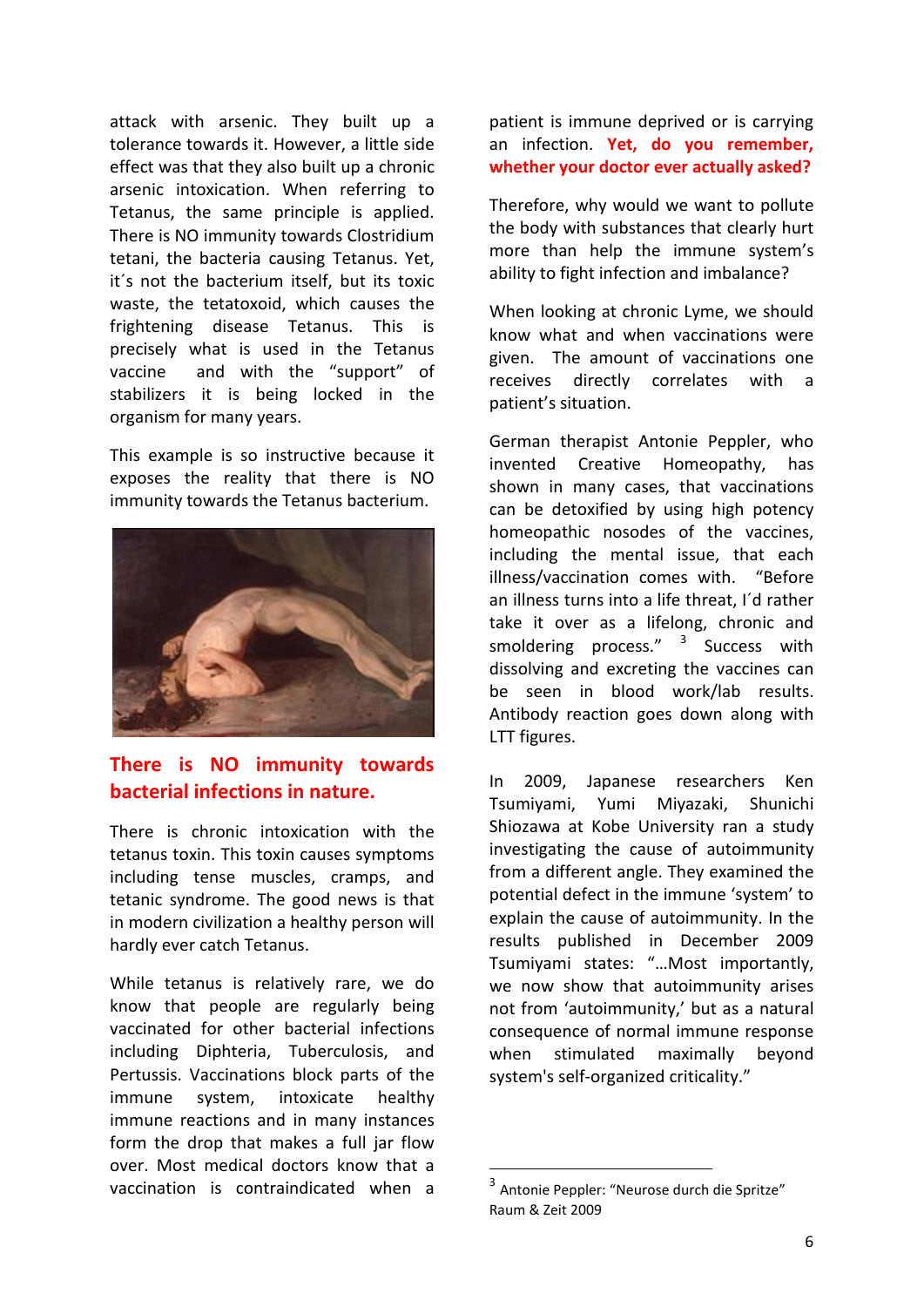**The study concludes that "Systemic autoimmunity appears to be the inevitable consequence of overstimulating the host's immune 'system' by repeated immunization with antigen, to the levels that surpass system's self-organized criticality."[4](#page-6-0)**

Isn't it interesting that this study, which clearly offers vital corrective information related to vaccinations never really made it into the public? It very clearly expresses what happens with vaccinations. Yet, recommendations have not changed. How many vaccinations does a newborn baby receive? Up to 20 shots. Knowing this, is it a surprise that globally we have experienced exponential increases in autism, allergies and neurological illness in children? Is autism not also a so-called "autoimmune disease?" Conditions like autism are not only the result of the combination of mercury, aluminum, and formaldehyde in vaccines; it also results from the antigens, viruses, bacterial residue and the (unnatural) infection overload.

#### **The Ability to Create Fever**

At some point modern medicine started to regard fever as the actual disease, not as the healing process, which is what it really is. That´s when lowering fever became popular. However, lowering fever actually suppresses the body´s strongest tool to get rid of damaging agents that have entered it. Countless immune messengers are being produced, and activated through a fever and others are being inhibited. They all work together as a perfect team,

<span id="page-6-0"></span> $4$  To see the complete study go to: http://www.plosone.org/article/info:doi%2 F10.1371%2Fjournal.pone.0008382

even enabling a mental growth process. By lowering fever, we prevent the healing ability of this immune reaction to happen. My mom would have said: "Now, that I got the horse off eating, it´s dying on me." The ancient Greek philosopher and medical doctor Parmenides (540 – 480 a. D.) claimed:

## **"Give me the power to create fever, and I shall cure each illness."**

In antroposophic medicine it is well known that "the disease is being burnt in the fire of the fever" and also "fever is the carrier of mental growth processes." Mothers sometimes seem surprised when a child is able to walk out of its room the morning after having had a fever. It seems as if the child has grown and the illness has literally disappeared overnight.



Ask any Lyme patient the last time a fever occurred in their life. It is wise in Lyme therapy to show, to remind the body, how to create a healing fever. Hyperthermia is one good way to do so.

#### **The Mitochondria**

When we think about healing chronic Lyme syndrome we must consider the importance of intact mitochondrial function. All chronic illness involves mitochondrial damage and dysfunction. Mitochondriopathy is an acquired functional defect, accompanied by deficit of performance, neuro-endocrinological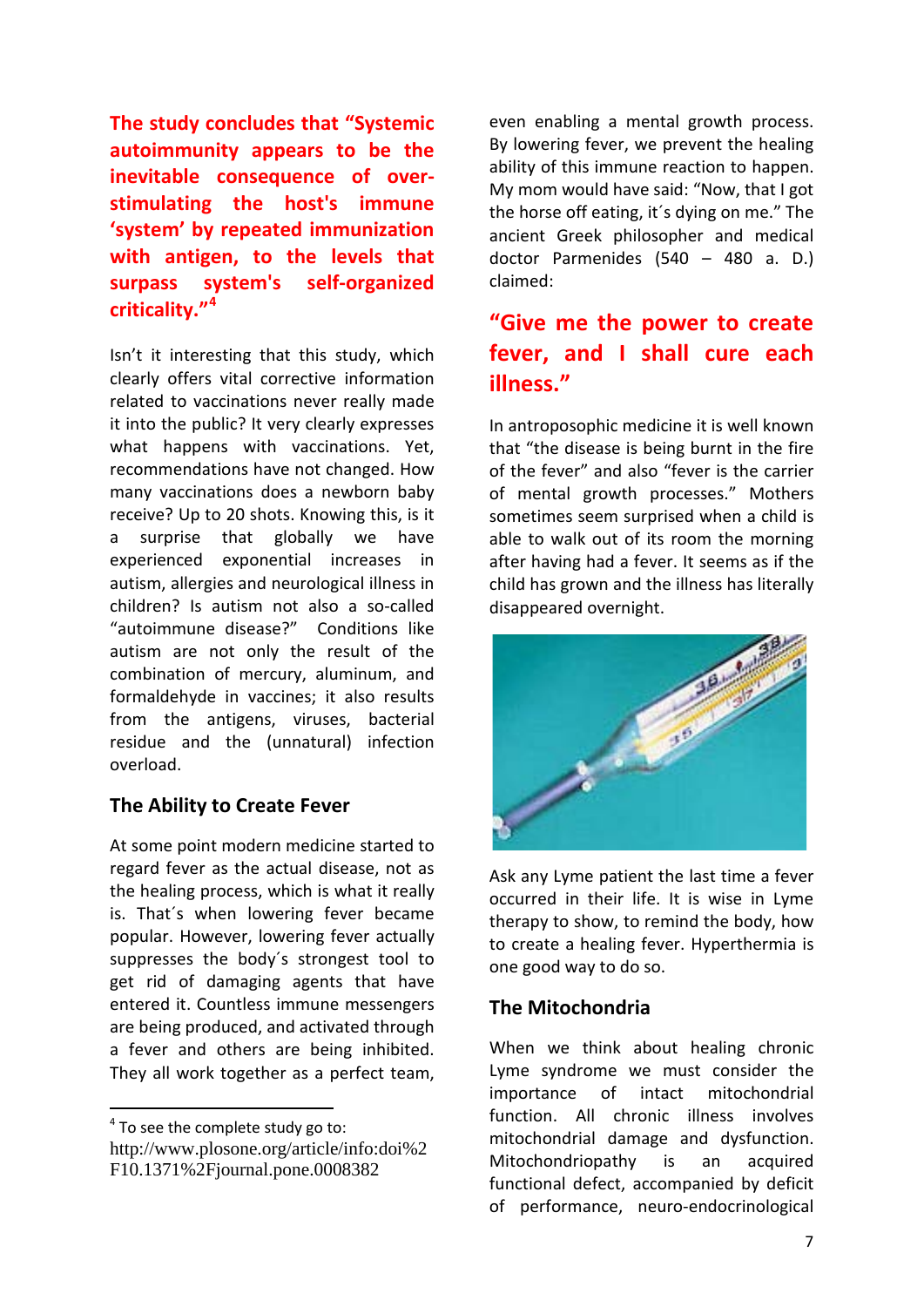dysfunction, and immunological changes. Eventually this leads to nitric stress with autoimmune reactions.

All mitochondriopathies are combined with disturbed cell function and cell coordination. Individual manifestation and the sum of disturbances determine the actual severity of the multi-system illness. (For further details, see my article on antibiotics in the June 2012 issue of Peer Observer.)



#### **Let there be light!**

Just like plants require light consisting of photons in order to maintain their metabolism – so do humans. This has been verified by various new studies in physiology and quantum physics.

In simple words: photons hitting our body surface are passed on literally at the speed of light to the cells that need the light. All of our cells are housing thousands of mitochondria. Within their zyto-skeleton they contain tubular structures called *microtubuli* that are capable of sending and receiving light. From there, the photons move on to the DNA in cell nuclei and to the mitochondrial DNA. Quantum mechanical research into the "secrets" of the cell according to Dr. Heinrich Kremer has found that the DNA acts as a vacuum resonator for (cosmic) light waves. In addition, it is well known that mitochondria need light in order to be able to produce energy for the body. Photons play a vital role within the so-

called respiratory chain, when adenosin diphosphate (ADP) is converted into adenosine triphosphate (ATP) and vice versa. The mitochondria are in charge of "telling the photons what to do." The effects of photons vary quite a bit according to their wavelength and especially their coherence. The functioning of our organism depends on such "good vibrations" which are actually simply photons radiating in coherent and synchronized waves. Once we or rather our photons are losing this synchronicity and coherence, we turn ill.



Chakras, acupuncture meridians etc.

"**Within each cell about 100,000 chemical reactions are taking place every second. But the reacting molecules need an impulse,**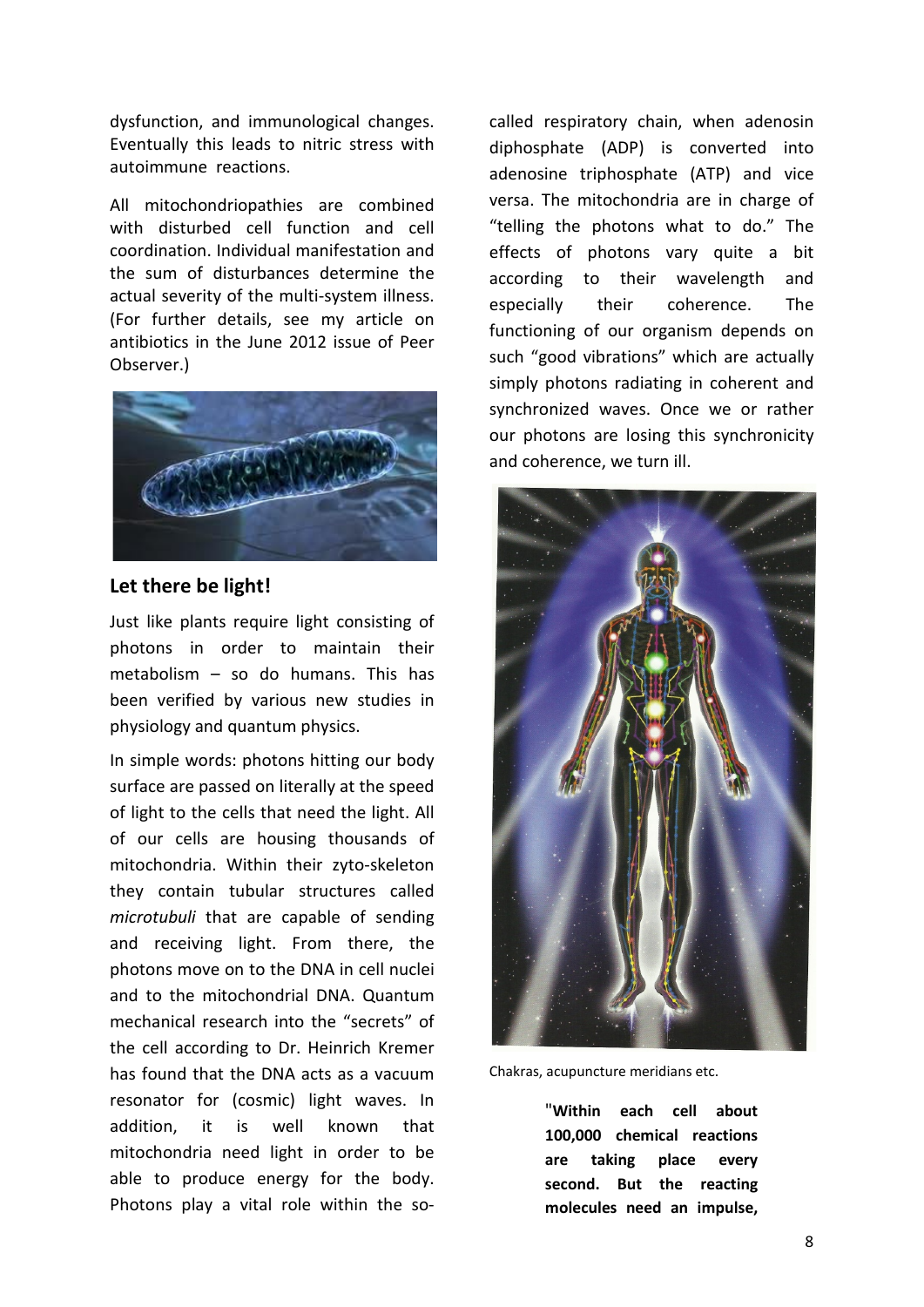**they must be initiated by the corresponding photons...."[5](#page-8-0)**

**"Photons induce physical processes in a way similar to the conductor of an orchestra, bringing together every single instrument to create a collective sound. Photons of different wave length are fulfilling different tasks..."[6](#page-8-1)**

In a highly complex process the ATP is "instructed" by the information of the photons to fulfill its various tasks within the cell. After being released into the plasma, the ATP passes on this stored photon information to all metabolic processes in the cell, thereby controlling and guiding them. Once this fine order is disturbed on the DNA level, when the cells can no longer store, hold and pass on information in the regular, coherent way, then disease arises.

Various other biomolecules also have the capacity to store light, making it vitally important when trying to restore system balance in the body.

#### **Light Therapy**

 $\overline{a}$ 

Light Therapy is an important component in helping to restore normal cell function. When non-coherent photons are brought into the body, they speed along the

meridians to where they are presumably needed. Photons are able to close gaps in the ATP-production thereby bringing twofold benefits to mitochondria and cells. At first more ATP is released and subsequently more oxygen can be produced, which is of great importance for the intra-cellular immune response.

However, people must be careful! These are oxygen radicals that also need to be defused/neutralized themselves. This brings the cell´s antioxidative glutathione system into the picture. Within the mitochondrial respiratory chain oxygen radicals (O-) and nitrogen radicals (NO) are being produced simultaneously, which intact mitochondria neutralize via the reductive/antioxidative glutathione system. In conjunction with light therapy there needs to be a sufficient amount of glutathione available within the cell (Glutacell, **[www.viathen.de\)](http://www.viathen.de/).** Extracellular glutathione cannot penetrate the cell wall. Intracellular glutathione MUST be produced within the cell. Oral intake usually does not produce a rise in intracellular glutathione.



Significantly, quantum mechanical methods are now advanced enough that these photons can be applied transdermally. They can even be "equipped" with cellular instructions

<span id="page-8-0"></span><sup>5</sup> Dr. Mae-Won Ho: Book "The Real Bioinformatics Revolution: Proteins and Nucleic Acids Singing to One Another?"20095

<span id="page-8-1"></span>Dan Eden aka Gary Vey: Lightbeams from the DNA?" Nexus Magazine, German issue Nr. 42/2012.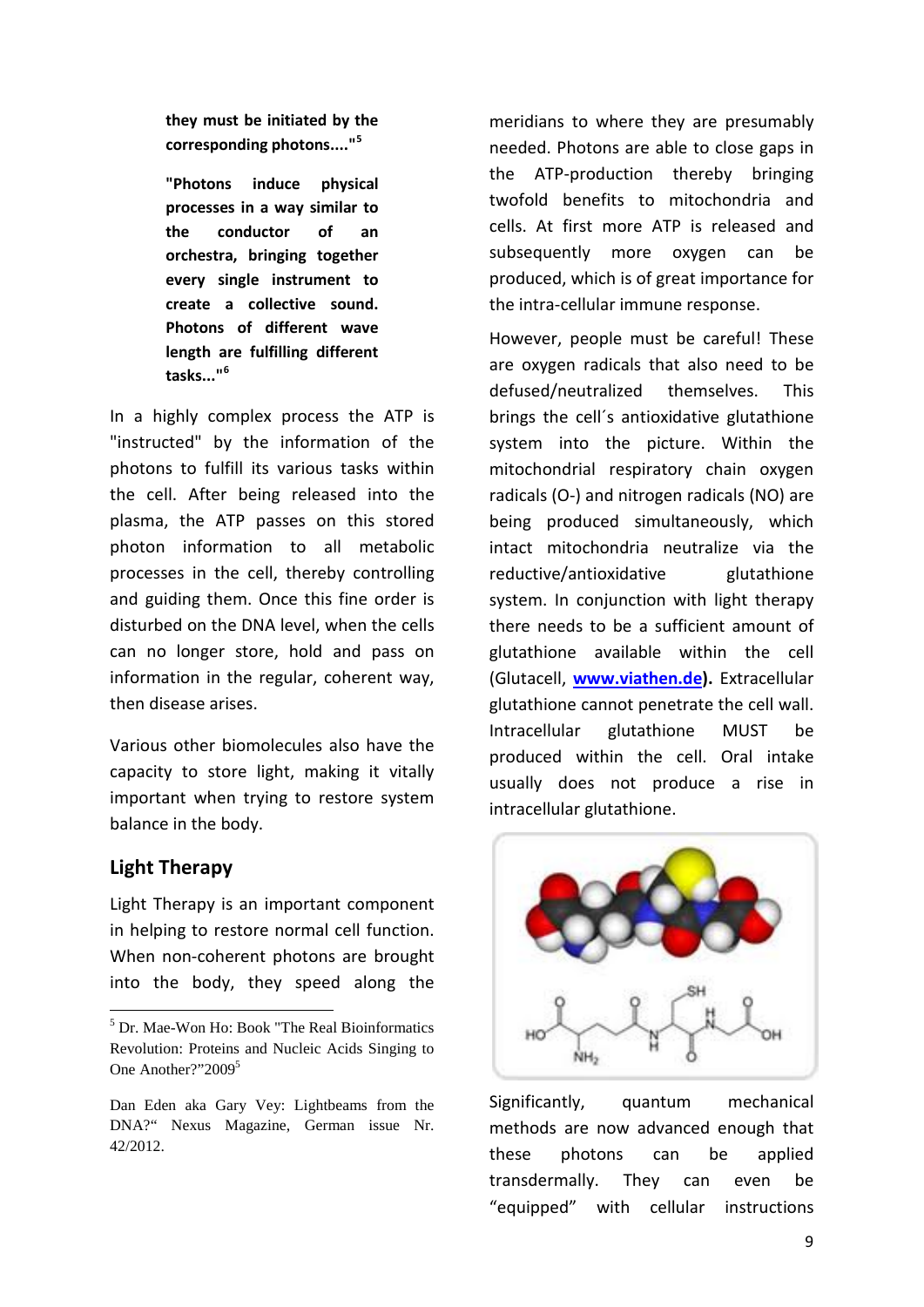(coherences) in the form of proton resonances, which are modulated onto the photons. Specific cellular actions are being addressed and either stimulated or inhibited. This capacity has been realized with the B.E.A.T. Light device [\(www.biregs.com\)](http://www.biregs.com/). To activate the intracellular immune reaction to borrelia, one uses the device along with information in the form of nosodes (homeopathically potentiated pathogens). The machine sends photons into the body and stimulates the ATP-production with the "General Vitalizing" program.



To treat the numerous inflictions, sores and inconveniences typical to Lyme there are more than 50 programs using this photon control device to restore the "divine order of light" in the many systems of the body.

#### **Oxygen**

Numerous processes in the body require oxygen in order to function properly, keep our inside clean, and to simply get "some fresh air." Ninety percent of our inhaled oxygen directly wanders into mitochondria to serve the respiratory chain (ATP production).



The human intracellular pathogen defense system is dependant on oxygen. However, keep in mind that oxidative reactions mean oxidative stress, which absolutely requires antioxidation, and antioxidants. Like everywhere, balance is the magic word. We need oxygen radicals, but too many of them will be destructive. Wherever oxygen radicals are to fulfill their tasks, antioxidants must also be around. Things "get hot" when oxygen remedies such as Jim Humble´s MMS are used in crash therapy without having this important background knowledge. Embedded sensibly within a rebalancing therapy, MMS is actually quite useful. There are various oxygen therapies such as Oxyvenation according to Dr. Regelsberger, H.O.T., UBI and ozone therapy that may be applied.

#### **Pathogens**

Basically there really are merely two types of pathogens to be distinguished:

- Pathogens that have more or less always been around, or that evolved naturally by evolution.
- Pathogens that have been developed in specified laboratories for biological warfare and for some reason managed to escape into the wild.

When it comes to treating pathogens, the latter ones are as sly as they come. There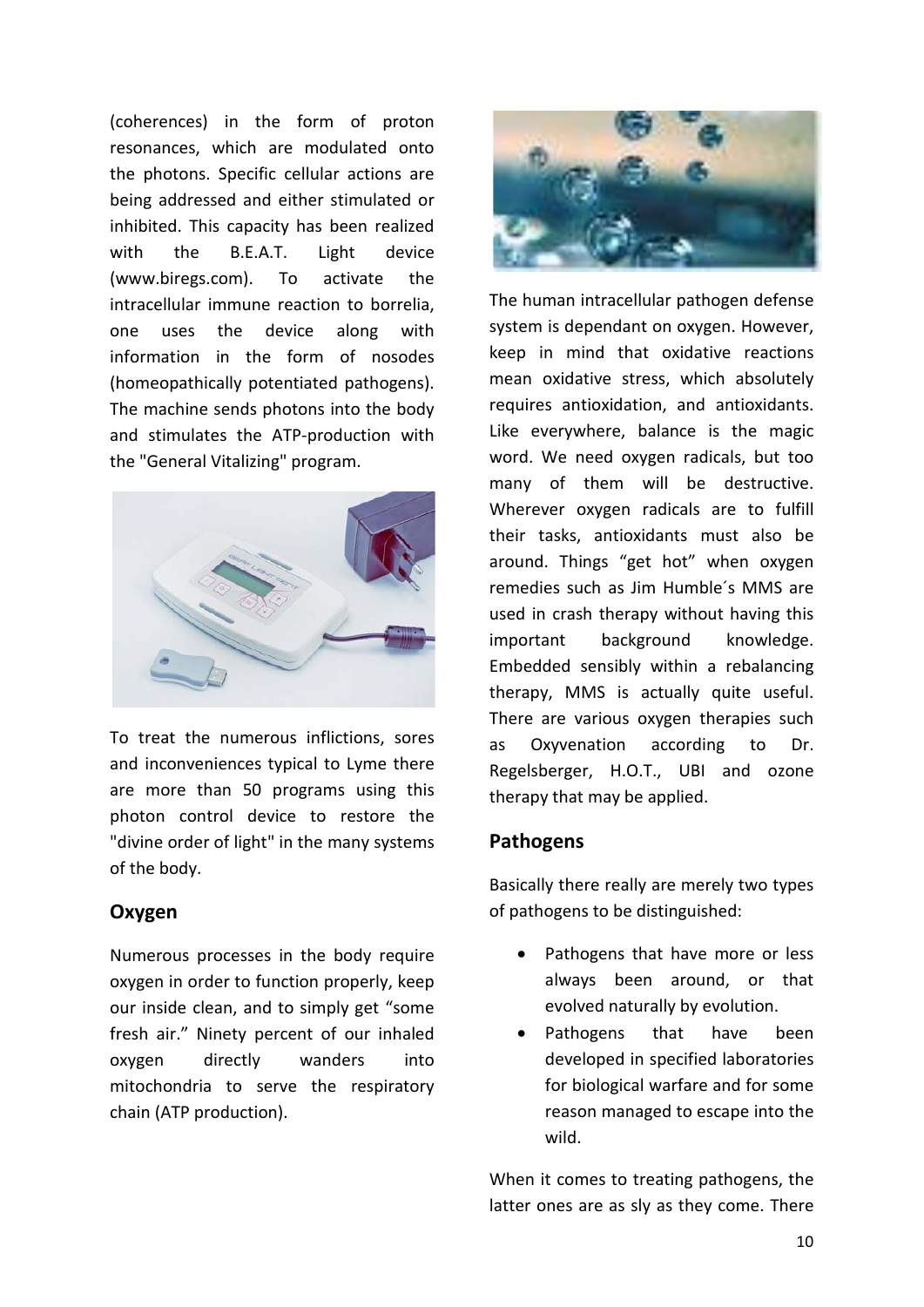is enough evidence to suspect that borrelia is such a lab construct. In his book *Lab 257,* author Michael Carrol describes in length what he found in his investigation of activities that occurred during the 50 years after World War II at a former military laboratory, "Lab 257," on Plum Island, near the northeast coast of Long Island in New York State.



Chronic Lyme syndrome is always and necessarily accompanied by a "zoo" of pathogens, i.e. co-infections and opportunistic infections that thrive especially in an over-vaccinated (immunologically over stimulated with pathogens) body. This type of body cannot create fever, lacks glutathione and other vital substances, is weighed down with toxins, the intestines are struggling with putrification, and its mitochondria are striving for survival, etc. In such an environment the pathogens will be able to find their own favorite places, where they replicate intermittently again and again.

German Professor Fritz Albert Popp found out that bacteria swallow photons in their environment. This explains why a body housing a "zoo" of untreated pathogenic infectants has fewer photons at its disposal, especially when these few photons are emitting "strange vibes." The host may survive in this condition because humans are tough, but this is far away from health. It is self-evident that continuing a treatment with chemical bombs is merely inviting disaster and darkness.

#### **Toxins**

We are surrounded by countless sources of toxins. Some people are more, and others are less affected. Often enough the most toxic sources are to be found inside our mouths (dental fillings, hidden inflammation, dental work materials). Multiple toxins are accumulating in the body, when the body´s own detoxmechanisms are stressed. An overloaded system will not be able to excrete them or deal with their harmful effects (obstructive fields, chronic inflammations). In this case a thorough build-up of detoxsystems and a subsequent thorough yet gentle detoxification/drainage are mandatory. The treatment should be accompanied by homeopathic remedies in high potency, but not solely by homeopathy, since this can only mobilize the toxins, but not bind to them, chelate them and carry them out. There are a number of natural substances such as zeolites (in the beginning), brown algae, micronized chlorella, alpha lipoic acid, glutathione IVs and coal, among others, which can be administered consecutively or in combination depending on the state of intoxication. Certainly they can be used only when the passageways for drainage are free and strengthened.

The most important passage way is the lymphatic system and the tissue - the matrix. Anything going into or out of the cells MUST pass through the tissue. When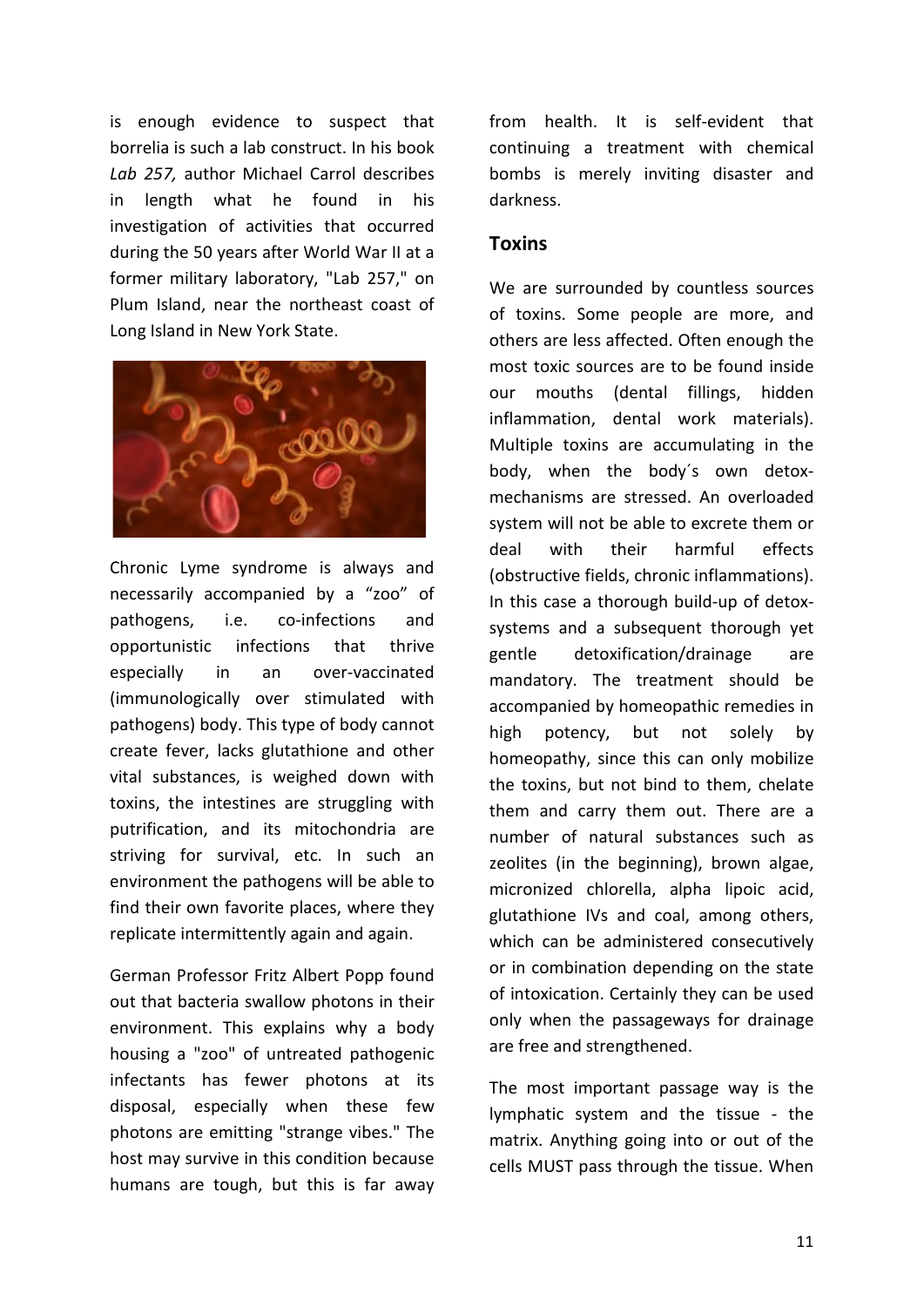detoxifying, the tissue is the place, where you cleansweep first.



#### **Hyperacidity**

Every chronic Lyme syndrome is accompanied by hyperacidity, which is not only a depletion of basic minerals/ electrolytes combined with a lack of trace elements, but also a lack of oxygen and bicarb and therefore a lack of peptic acid in the stomach. Electrolytes are playing an important role in the biophysical processes of our organism. Therefore not only the balance between acids and alkaline minerals has to be restored, but also the matrix, the extracellular space has to be cleared so that nutrients are able to pass through in the first place. Again, we are speaking of a healthy balance between acid and alkaline.

#### **Nutrition and Vital Substances**

In addition to healthy food, which should be organic and free of milk and gluten, the body needs at this point high doses of Bvitamins, especially B12, Omega3 fatty acids, minerals, trace elements such as zinc, selenium, manganese and iron, enzymes, coenzyme Q10, amino acids, polyphenoles, vitamins E, A, K and most important D. Possibly the hormone system, neurotransmitters and the protein

metabolism are also in need of assistance in this period of regeneration.

#### **The Soul**

We know that every disease has not only a physical, but also a psychological, emotional and even spiritual component. Emotional patterns, imprinted in early childhood or even in prenatal stages, play a role in the development of chronic Lyme syndrome as well. We need to find access to these patterns, sets of belief and blockages so that thoughts and patterns that make us ill can be dissolved and the soul can be liberated. For this purpose, Antonie Peppler´s creative homeopathy [\(www.ckh.de\)](http://www.ckh.de/) provides a deep understanding of the soul´s network. When working with high potency homeopathics (C 50.000 and higher), we approach the backgrounds of religion, family tradition and social imprints, behavioral patterns, and trauma and belief systems, and are then able to untangle the "knots" that contribute to blockages and illness. Once again, *mens sana in corpore sano* holds to be true. Well actually, perhaps it is the other way around.



Facing this aspect of Lyme is not a "quick fix." When one has chronic Lyme, it takes courage to take responsibility for one's own healing and it may take some time. Yet, time after time in my own practice I